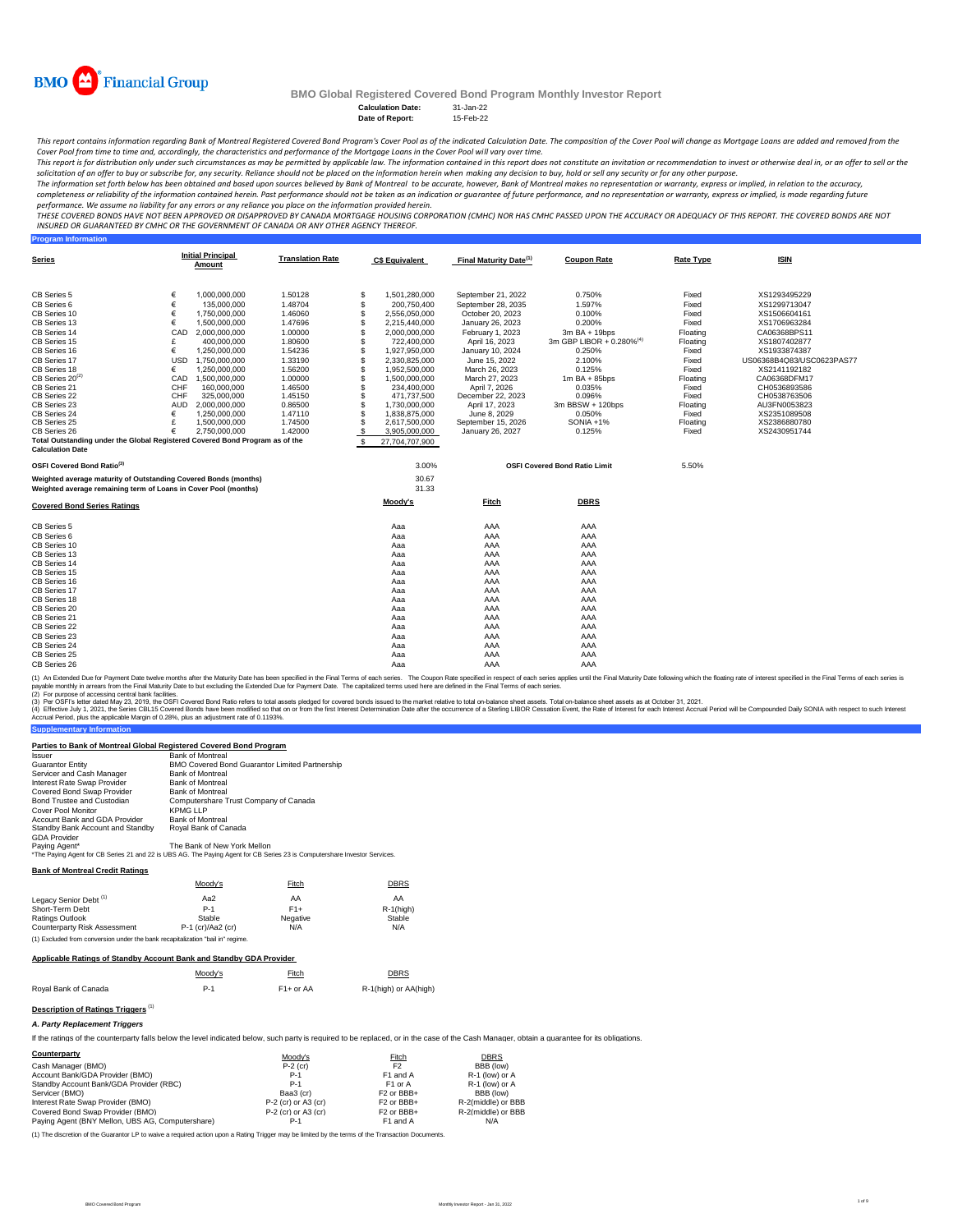

#### **Calculation Date:** 31-Jan-22 **Date of Report:**

*B. Summary of Specific Rating Trigger Actions*

| I) The following actions are required if the Cash Manager (BMO) undergoes a downgrade below the stipulated rating:                                                                                                                                                                                                    |         |                     |                 |
|-----------------------------------------------------------------------------------------------------------------------------------------------------------------------------------------------------------------------------------------------------------------------------------------------------------------------|---------|---------------------|-----------------|
|                                                                                                                                                                                                                                                                                                                       | Moodv's | Fitch               | <b>DBRS</b>     |
| a) The Servicer will be required to direct amounts received directly<br>into the GDA Account (or Standby GDA Account if applicable)<br>within 2 Canadian business days and the Cash Manager shall<br>immediately remit any funds held at such time for or on behalf of<br>the Guarantor directly into the GDA Account | $P-1$   | F <sub>1</sub> or A | R-1(low) or BBB |

II) The following actions are required if the Servicer (BMO) undergoes a downgrade below the stipulated rating:

|                                                                                                          | Moody's    | Fitch               | <b>DBRS</b> |
|----------------------------------------------------------------------------------------------------------|------------|---------------------|-------------|
| a) The Servicer will be required to direct amounts received to the<br>Cash Manager, or GDA as applicable | $P-1$ (cr) | F <sub>1</sub> or A | BBB(low)    |

III) The Swap Provider is required to transfer credit support or transfer all of its rights and obligations to a replacement third party, or to obtain a<br>guarantee of its rights and obligations from a third party, if the Sw

|                                | $Mody's^{(3)}$        | Fitch               | <b>DBRS</b>    |
|--------------------------------|-----------------------|---------------------|----------------|
| a) Interest Rate Swap Provider | $P-1$ (cr) or A2 (cr) | F <sub>1</sub> or A | R-1 (low) or A |
| b) Covered Bond Swap Provider  | $P-1$ (cr) or A2 (cr) | F1 or A             | R-1 (low) or A |

IV) The following actions are required if the Issuer (BMO) undergoes a downgrade below the stipulated rating:

| a) Mandatory repayment of the Demand Loan                                                                        | Moodv's<br>N/A | Fitch<br>F <sub>2</sub> or BB <sub>+</sub> | <b>DBRS</b><br>N/A |
|------------------------------------------------------------------------------------------------------------------|----------------|--------------------------------------------|--------------------|
| b) Cashflows will be exchanged under the Covered Bond Swap<br>Agreement (to the extent not already taking place) | Baa1           | BBB+                                       | BBB (high)         |
| c) Transfer of title to Loans to Guarantor <sup>(4)</sup>                                                        | A3             | BBB-                                       | BBB (low)          |
| <b>Events of Defaults &amp; Test Compliance</b>                                                                  |                |                                            |                    |
| Asset Coverage Test (C\$ Equivalent of Outstanding                                                               |                | Pass                                       |                    |
| Covered Bond < Adiusted Aggregate Asset Amount)<br><b>Issuer Event of Default</b>                                |                | No                                         |                    |
| Guarantor LP Event of Default                                                                                    |                | No                                         |                    |

(3) If no short term rating exists, then A1

(4) The transfer of registered title to the Loans to the Guarantor may be deferred if (A) satisfactory assurances are provided to the Guarantor and the Bond Trustee by The Office of the Superintendent of Financial Institut

# **Pre-Maturity Test** *(Applicable to Hard Bullet Covered Bonds)*

| <b>Pre-Maturity Required Ratings</b> | Moody's | Fitch | $DBRS^{(1)}$        |
|--------------------------------------|---------|-------|---------------------|
|                                      |         |       | A (high) or A (low) |

Following a breach of the Pre-Maturity test in respect of a Series of Hard Bullet Covered Bonds, and unless the Pre-Maturity Liquidity Ledger is otherwise funded from the other sources, the Partnership shall offer to sell Randomly Selected Loans if Final Maturity Date is within 12 months from the Pre-Maturity Test Date.

(1) In the case of DBRS, if Final Maturity Date is within six months of the Pre-Maturity Test Date, then A(high), otherwise A(low).

**Reserve Fund**

|                                                                               | Moody's    | Fitch               | <b>DBRS</b>           |  |
|-------------------------------------------------------------------------------|------------|---------------------|-----------------------|--|
| <b>Reserve Fund Required Amount Ratings</b>                                   | $P-1$ (cr) | F <sub>1</sub> or A | R-1 (Low) and A (low) |  |
| Are the ratings of the Issuer below the Reserve Fund Required Amount Ratings? |            | No                  |                       |  |

If the ratings of the Issuer fall below the Reserve Fund Required Amount Ratings, then the Guarantor shall credit or cause to be credited to the Reserve Fund funds up to an amount equal to the Reserve<br>Fund Required Amount.

Reserve Fund Required Amount: Nil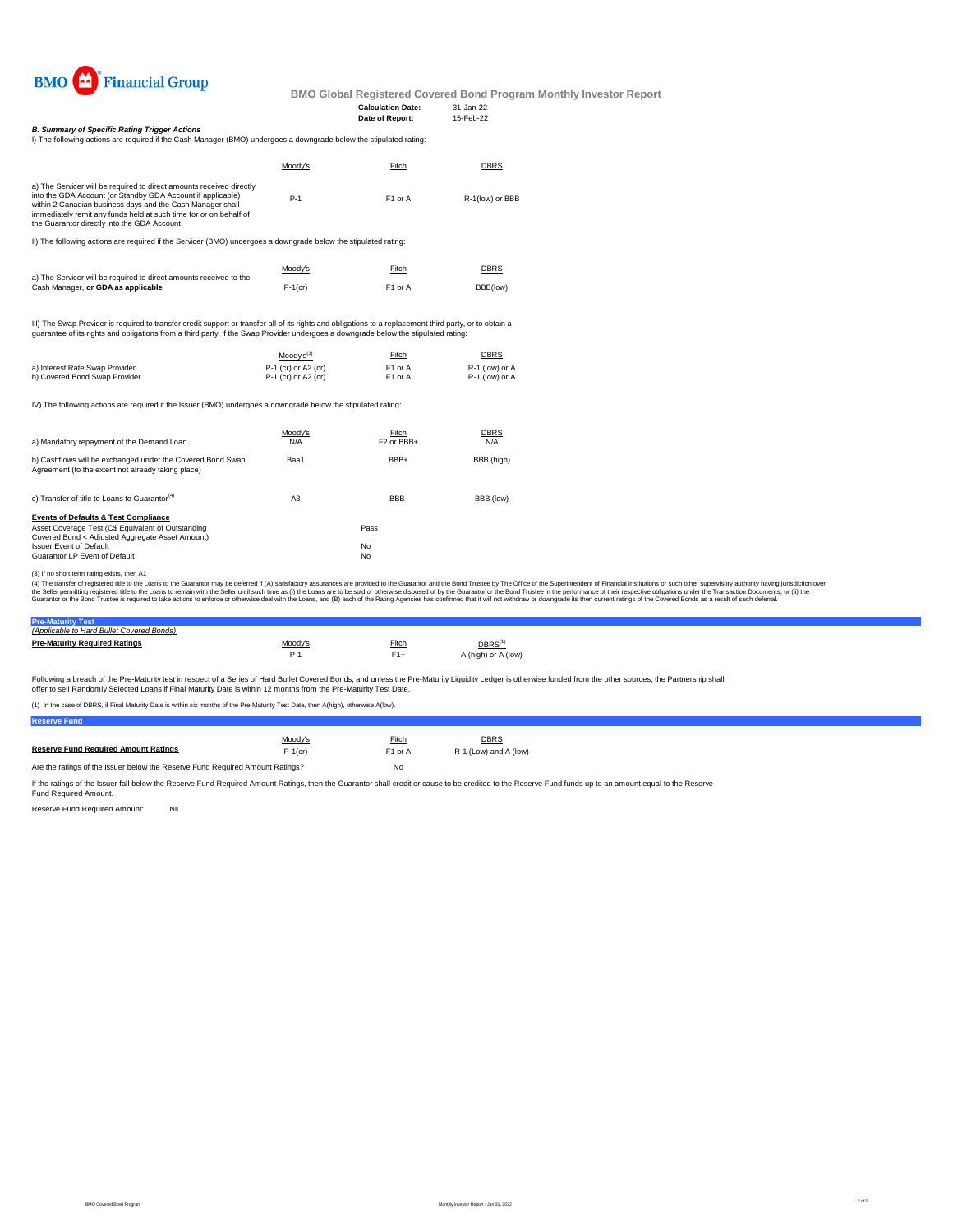

|                                                                                                                                                                                                                      | <b>Calculation Date:</b><br>Date of Report:      | 31-Jan-22<br>15-Feb-22                          |                |                |                                  |  |  |  |
|----------------------------------------------------------------------------------------------------------------------------------------------------------------------------------------------------------------------|--------------------------------------------------|-------------------------------------------------|----------------|----------------|----------------------------------|--|--|--|
| <b>Asset Coverage Test</b>                                                                                                                                                                                           |                                                  |                                                 |                |                |                                  |  |  |  |
| C\$ Equivalent of Outstanding Covered Bonds                                                                                                                                                                          | 27,704,707,900                                   |                                                 |                |                |                                  |  |  |  |
| $A^{(1)}$ = Lesser of (i) Sum of LTV adjusted outstanding principal balance and (ii) Sum of<br>Asset percentage adjusted outstanding principal balance<br>B = Principal receipts not applied                         | \$<br>31,668,086,854<br>$\overline{\phantom{0}}$ |                                                 | A(i)<br>A (ii) |                | 33,869,611,608<br>31,668,086,854 |  |  |  |
| C = Cash capital contributions<br>D = Substitution assets<br>E = (i) Reserve fund balance<br>(ii) Pre - Maturity liquidity ledger balance<br>F = Negative carry factor calculation<br>Total: $A + B + C + D + E - F$ | $\overline{\phantom{a}}$<br>31,668,086,854       | Asset Percentage<br>Maximum Asset<br>Percentage |                | 93.5%<br>95.0% |                                  |  |  |  |
| Asset Coverage Test Pass/Fail                                                                                                                                                                                        | Pass                                             |                                                 |                |                |                                  |  |  |  |
| <b>Regulatory OC Minimum</b>                                                                                                                                                                                         | 103%                                             |                                                 |                |                |                                  |  |  |  |
| Level of Overcollateralization <sup>(2)</sup>                                                                                                                                                                        | 107%                                             |                                                 |                |                |                                  |  |  |  |
|                                                                                                                                                                                                                      |                                                  |                                                 |                |                |                                  |  |  |  |

(1) Market Value as determined by adjusting, not less than quarterly, the Original Market Value utilizing the Indexation Methodology (see Appendix for details) for subsequent price developments.<br>(2) Per Section 4.3.8 of th

| <b>Valuation Calculation</b>                                                                                                                                                                                                 |                          |        |                |
|------------------------------------------------------------------------------------------------------------------------------------------------------------------------------------------------------------------------------|--------------------------|--------|----------------|
| <b>Trading Value of Covered Bonds</b>                                                                                                                                                                                        | 27.118.086.859           |        |                |
| A = Lesser of i) Present value of outstanding loan balance of Performing Eligible<br>Loans <sup>(1)</sup> and ii) 80% of Market Value <sup>(2)</sup> of properties securing Performing Eligible Loans,<br>net of adjustments | 33.730.753.999           | A (i)  | 33.730.753.999 |
| $B =$ Principal receipts up to calculation date not otherwise applied                                                                                                                                                        | $\overline{\phantom{0}}$ | A (ii) | 73.009.747.158 |
| $C =$ Cash capital contributions                                                                                                                                                                                             | $\overline{\phantom{0}}$ |        |                |
| D = Trading Value of any Substitute Assets                                                                                                                                                                                   | $\overline{\phantom{0}}$ |        |                |
| $E =$ (i) Reserve Fund Balance, if applicable                                                                                                                                                                                | $\overline{\phantom{0}}$ |        |                |
| (ii) Pre - Maturity liquidity ledger balance                                                                                                                                                                                 | $\overline{\phantom{0}}$ |        |                |
| F = Trading Value of Swap Collateral                                                                                                                                                                                         |                          |        |                |
| Total: $A + B + C + D + E + F$                                                                                                                                                                                               | 33.730.753.999           |        |                |

(1) Present value of expected future cash flows of Loans using current market interest rates offered to BMO clients. The effective weighted average rate used for discounting is 2.7%.<br>(2) Market Value as determined by adjus

| <b>Intercompany Loan Balance</b>                          |                                |                                                   |
|-----------------------------------------------------------|--------------------------------|---------------------------------------------------|
| Guarantee Loan<br>Demand Loan<br>Total                    |                                | 29,664,221,034<br>4,361,643,542<br>34,025,864,576 |
| <b>Cover Pool Losses</b>                                  |                                |                                                   |
| Period end                                                | <b>Write Off Amounts</b>       | Loss Percentage (Annualized)                      |
| January 31, 2022                                          | 110,633                        | 0.00%                                             |
| <b>Cover Pool Flow of Funds</b>                           |                                |                                                   |
|                                                           | <b>Current Month</b>           | Previous Month                                    |
| <b>Cash Inflows</b>                                       |                                |                                                   |
| Principal receipts                                        | 631,798,534                    | 717,400,204                                       |
| Proceeds for sale of Loans                                |                                | 3,661,688                                         |
| Revenue Receipts                                          | 76,752,950                     | 72,913,244                                        |
| Swap Receipts<br>Cash Capital Contribution                | ۰                              |                                                   |
| Advances of Intercompany Loans                            |                                |                                                   |
| Guarantee Fee                                             |                                |                                                   |
| <b>Cash Outflows</b>                                      |                                |                                                   |
| Swap Payment                                              | (18, 830, 182)                 | (14, 179, 352)                                    |
| Intercompany Loan interest                                | (26,695,626)                   | (26,033,372)                                      |
| Intercompany Loan principal                               | $(631,798,534)$ <sup>(1)</sup> | (720, 976, 746)                                   |
| Intercompany Loan repayment<br>Mortgage Top-up Settlement |                                |                                                   |
| Misc Partnership Expenses                                 | (6, 261)                       | (953)                                             |
| Profit Distribution to Partners                           |                                |                                                   |
| Net inflows/(outflows)                                    | 31,220,881                     | 32,784,714                                        |

#### $<sup>(1)</sup>$  Includes cash settlement of \$631,798,534 to occur on Feb 16, 2022.</sup>

| <b>Cover Pool - Summary Statistics</b>       |    |                         |                |               |
|----------------------------------------------|----|-------------------------|----------------|---------------|
| Asset Type                                   |    | Mortgages               |                |               |
| Previous Month Ending Balance                | s  | 34.531.623.944          |                |               |
| Aggregate Outstanding Balance                | S  | 33.907.923.936          |                |               |
| Number of Loans                              |    | 118.389                 |                |               |
| Average Loan Size                            | \$ | 286.411                 |                |               |
| Number of Primary Borrowers                  |    | 117.071                 |                |               |
| Number of Properties                         |    | 118.389                 |                |               |
|                                              |    | Original <sup>(1)</sup> |                | Indexed $(2)$ |
| Weighted Average Current Loan to Value (LTV) |    | 59.90%                  |                | 45.36%        |
| Weighted Average Authorized LTV              |    | 69.23%                  |                | 51.79%        |
| Weighted Average Original LTV                |    | 69.23%                  |                |               |
| Weighted Average Seasoning                   |    |                         | 24.95 (Months) |               |
| Weighted Average Coupon                      |    | 2.37%                   |                |               |
| Weighted Average Original Term               |    |                         | 56.28 (Months) |               |
| Weighted Average Remaining Term              |    |                         | 31.33 (Months) |               |
| <b>Substitution Assets</b>                   |    | Nil                     |                |               |

<sup>(1)</sup> Value as most recently determined or assessed in accordance with the underwriting policies (whether upon origination or renewal of the Eligible Loan or subsequently thereto).<br><sup>(2)</sup> Value as determined by adjusting, n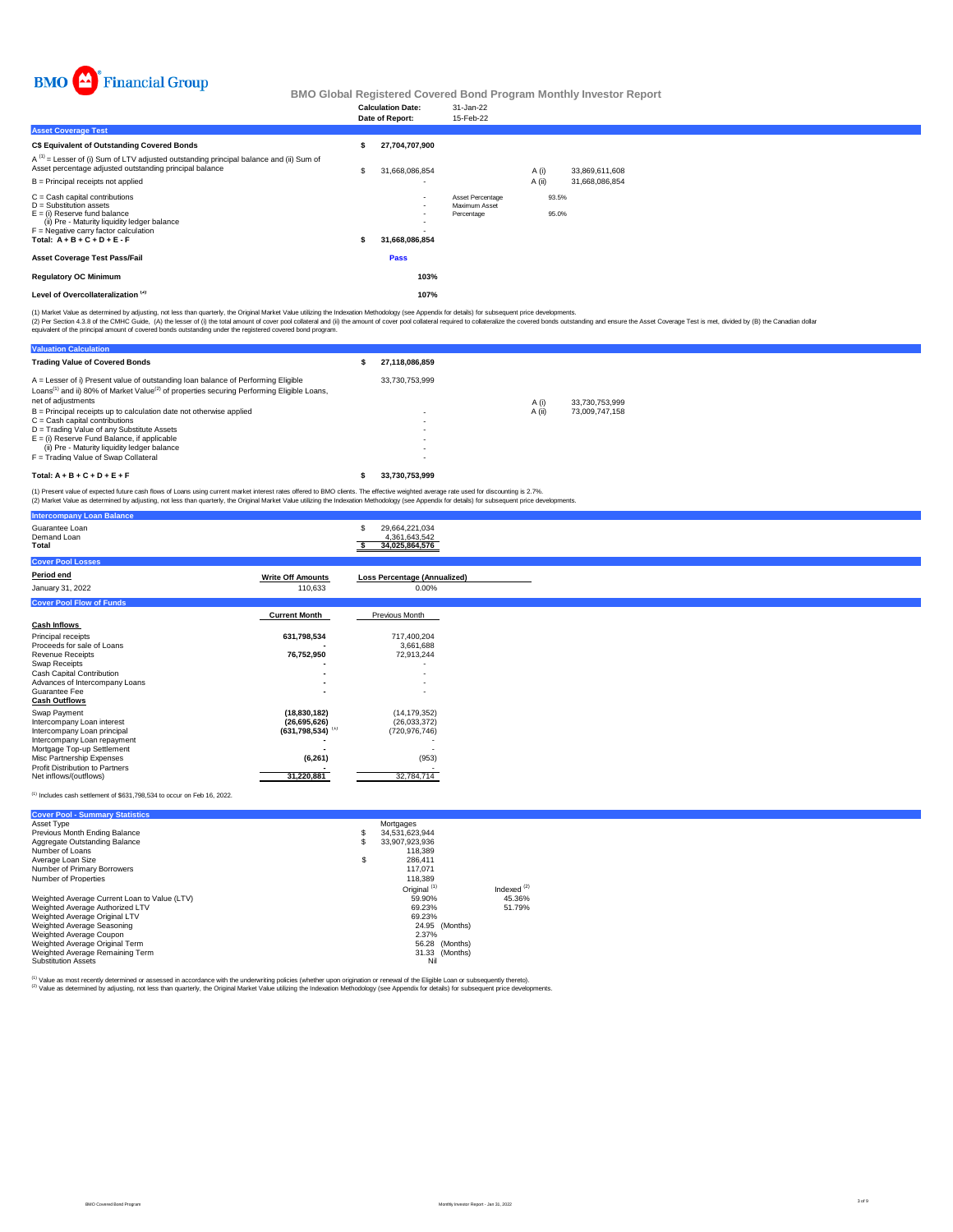

|                                                      | <b>Calculation Date:</b><br>Date of Report: | 31-Jan-22<br>15-Feb-22 |                                                  |                          |              |
|------------------------------------------------------|---------------------------------------------|------------------------|--------------------------------------------------|--------------------------|--------------|
| <b>Cover Pool - Delinquency Distribution</b>         |                                             |                        |                                                  |                          |              |
| <b>Aging Summary</b>                                 |                                             |                        |                                                  |                          |              |
| Current and less than 30 days past due               | Number of Loans<br>117,905                  | Percentage<br>99.59    | <b>Principal Balance</b><br>33,782,843,310<br>\$ | Percentage<br>99.63      |              |
| 30 - 59 days past due                                | 222                                         | 0.19                   | s.<br>62,196,206                                 | 0.18                     |              |
| 60 - 89 days past due                                | 86                                          | 0.07                   | s.<br>24,572,092                                 | 0.07                     |              |
| 90 or more days past due                             | 176                                         | 0.15                   | 38,312,328                                       | 0.11                     |              |
| <b>Grand Total</b>                                   | 118,389                                     | 100.00                 | 33,907,923,936<br>\$                             | 100.00                   |              |
|                                                      |                                             |                        |                                                  |                          |              |
| <b>Cover Pool - Provincial Distribution</b>          |                                             |                        |                                                  |                          |              |
|                                                      |                                             |                        |                                                  |                          |              |
| Province                                             | Number of Loans                             | Percentage             | <b>Principal Balance</b>                         | Percentage               |              |
| Alberta                                              | 13,838                                      | 11.69                  | \$<br>3,376,035,399                              | 9.96                     |              |
| <b>British Columbia</b><br>Manitoba                  | 19,214                                      | 16.23<br>1.45          | 7,346,085,035<br>\$<br>\$                        | 21.66<br>0.91            |              |
| New Brunswick                                        | 1,712<br>1,874                              | 1.58                   | 308,619,455<br>240,750,453<br>s                  | 0.71                     |              |
| Newfoundland                                         | 3,246                                       | 2.74                   | \$.<br>500,697,786                               | 1.48                     |              |
| Northwest Territories & Nunavut                      | 88                                          | 0.07                   | \$<br>17,674,898                                 | 0.05                     |              |
| Nova Scotia                                          | 3,469                                       | 2.93                   | s<br>597,260,176                                 | 1.76                     |              |
| Ontario                                              | 55,370                                      | 46.77                  | \$<br>17,734,323,678                             | 52.30                    |              |
| Prince Edward Island                                 | 574                                         | 0.48                   | \$<br>93,675,750                                 | 0.28                     |              |
| Quebec                                               | 16,770                                      | 14.17                  | £.<br>3,269,860,659                              | 9.64                     |              |
| Saskatchewan                                         | 2,107                                       | 1.78                   | \$<br>392,793,688                                | 1.16                     |              |
| <b>Yukon Territories</b>                             | 127                                         | 0.11                   | 30,146,960                                       | 0.09                     |              |
| <b>Grand Total</b>                                   | 118,389                                     | 100.00                 | \$<br>33,907,923,936                             | 100.00                   |              |
|                                                      |                                             |                        |                                                  |                          |              |
| <b>Cover Pool - Credit Score Distribution</b>        |                                             |                        |                                                  |                          |              |
| <b>Credit Score</b>                                  | <b>Number of Loans</b>                      | Percentage             | <b>Principal Balance</b>                         | Percentage               |              |
| Score Unavailable                                    | 1,243                                       | 1.05                   | s<br>236,865,720                                 | 0.70                     |              |
| Less than 600                                        | 1,174                                       | 0.99                   | 271,628,651<br>\$                                | 0.80                     |              |
| $600 - 650$                                          | 2,366                                       | 2.00                   | \$<br>633,152,122                                | 1.87                     |              |
| 651 - 700                                            | 6.864                                       | 5.80                   | 1,952,671,485<br>\$                              | 5.76                     |              |
| 701 - 750                                            | 13,382                                      | 11.30                  | 3,959,718,407<br>\$                              | 11.68                    |              |
| 751 - 800                                            | 19,297                                      | 16.30                  | \$<br>5,973,415,997                              | 17.62                    |              |
| 801 and Above                                        | 74,063                                      | 62.56                  | \$<br>20,880,471,554                             | 61.58                    |              |
| <b>Grand Total</b>                                   | 118,389                                     | 100.00                 | s<br>33,907,923,936                              | 100.00                   |              |
| <b>Cover Pool - Rate Type Distribution</b>           |                                             |                        |                                                  |                          |              |
|                                                      |                                             |                        |                                                  |                          |              |
|                                                      |                                             |                        |                                                  |                          |              |
| <b>Rate Type</b>                                     | Number of Loans                             | Percentage             | <b>Principal Balance</b>                         | Percentage               | $\mathbf{I}$ |
| Fixed                                                | 96,216                                      | 81.27                  | 26,384,816,053<br>S                              | 77.81                    |              |
| Variable                                             | 22,173                                      | 18.73                  | 7,523,107,883                                    | 22.19                    |              |
| <b>Grand Total</b>                                   | 118,389                                     | 100.00                 | s<br>33,907,923,936                              | 100.00                   |              |
|                                                      |                                             |                        |                                                  |                          |              |
| <b>Cover Pool - Mortgage Asset Type Distribution</b> |                                             |                        |                                                  |                          |              |
| <b>Mortgage Asset Type</b>                           | <b>Number of Loans</b>                      |                        | <b>Principal Balance</b>                         | Percentage               |              |
| <b>Conventional Amortizing Mortgages</b>             | 118,389                                     | Percentage<br>100.00   | \$<br>33,907,923,936                             | 100.00                   |              |
| <b>Grand Total</b>                                   | 118,389                                     | 100.00                 | \$<br>33,907,923,936                             | 100.00                   |              |
|                                                      |                                             |                        |                                                  |                          |              |
| <b>Cover Pool - Occupancy Type Distribution</b>      |                                             |                        |                                                  |                          |              |
|                                                      |                                             |                        |                                                  |                          |              |
| <b>Occupancy Type</b>                                | <b>Number of Loans</b>                      | Percentage             | <b>Principal Balance</b>                         | Percentage               |              |
| Owner Occupied                                       | 90,744                                      | 76.65                  | \$<br>26,903,545,187<br>7,004,378,748            | 79.34                    |              |
| Non-Owner Occupied<br><b>Grand Total</b>             |                                             | 23.35                  | £.                                               | 20.66                    |              |
|                                                      | 27,645                                      |                        |                                                  |                          |              |
|                                                      | 118,389                                     | 100.00                 | 33,907,923,936<br>-S                             | 100.00                   |              |
|                                                      |                                             |                        |                                                  |                          |              |
| <b>Cover Pool - Mortgage Rate Distribution</b>       |                                             |                        |                                                  |                          |              |
| Mortgage Rate (%)                                    |                                             |                        | <b>Principal Balance</b>                         |                          |              |
| Less than 1.00                                       | Number of Loans<br>5                        | Percentage<br>0.00     | \$<br>1,347,383                                  | Percentage<br>0.00       |              |
| $1.00 - 3.99$                                        | 117,271                                     | 99.06                  | \$<br>33,695,929,572                             | 99.37                    |              |
| $4.00 - 4.49$                                        | 383                                         | 0.32                   | \$<br>75,212,699                                 | 0.22                     |              |
| $4.50 - 4.99$                                        | 162                                         | 0.14                   | $\mathbb{S}$<br>31,522,653                       | 0.09                     |              |
| $5.00 - 5.49$                                        | 156                                         | 0.13                   | \$<br>30,402,023                                 | 0.09                     |              |
| $5.50 - 5.99$                                        | $\overline{4}$                              | 0.00                   | \$<br>595,130                                    | 0.00                     |              |
| $6.00 - 6.49$                                        | $\overline{\phantom{a}}$                    |                        | \$<br>$\overline{\phantom{a}}$                   | $\overline{\phantom{a}}$ |              |
| $6.50 - 6.99$                                        |                                             |                        | \$                                               |                          |              |
| $7.00 - 7.49$<br>$7.50 - 7.99$                       | 407                                         | 0.34                   | \$<br>72,045,314<br>s                            | 0.21                     |              |
| 8.00 and Above<br><b>Grand Total</b>                 | 118,389                                     | 0.00<br>100.00         | 869,161<br>S<br>33,907,923,936                   | 0.00<br>100.00           |              |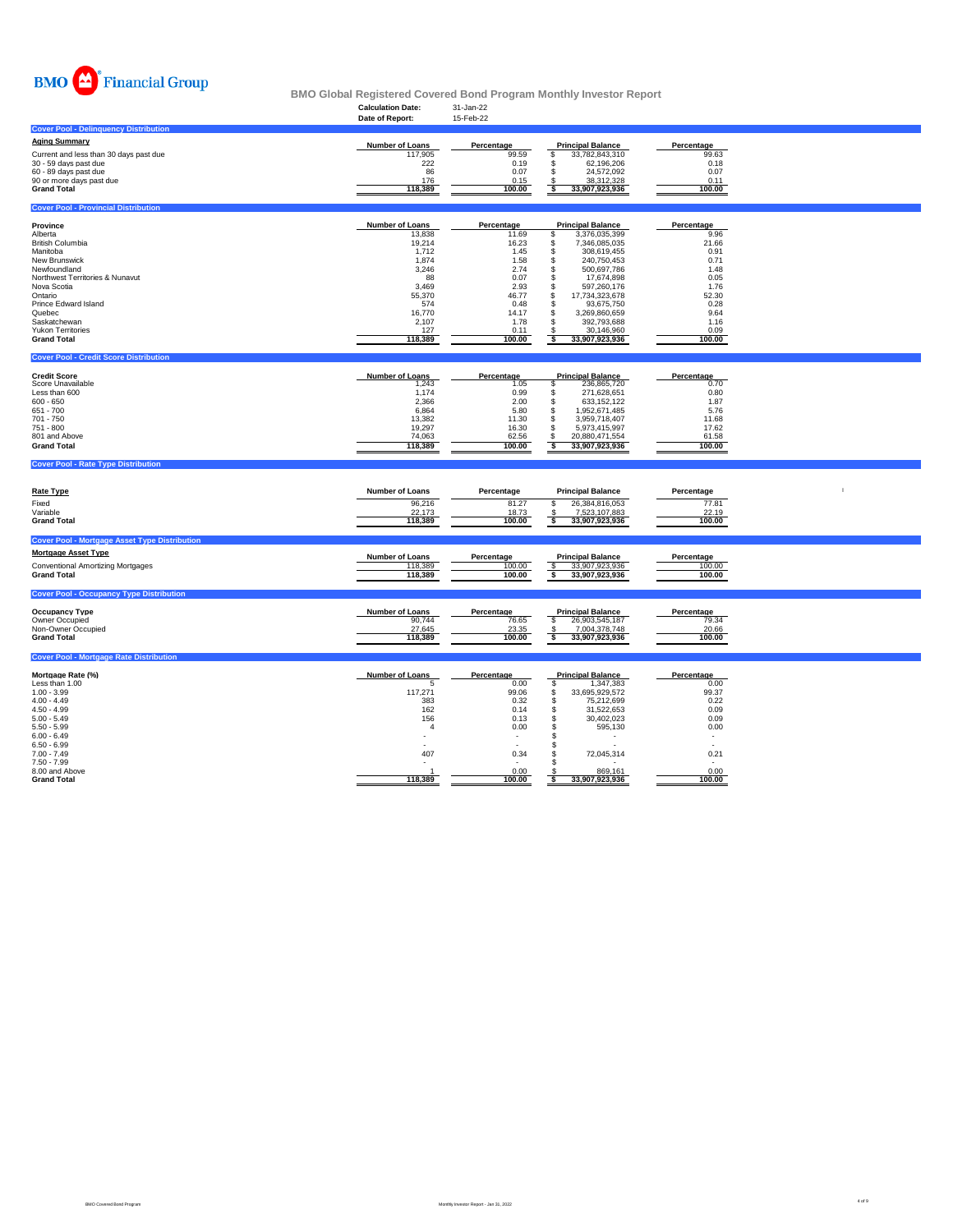

### **Calculation Date:** 31-Jan-22 **BMO Global Registered Covered Bond Program Monthly Investor Report**

|                                           | Date of Report:        | 15-Feb-22                |                          |            |
|-------------------------------------------|------------------------|--------------------------|--------------------------|------------|
| Cover Pool - Indexed LTV Distribution (1) |                        |                          |                          |            |
| Indexed LTV (%)                           | <b>Number of Loans</b> | Percentage               | <b>Principal Balance</b> | Percentage |
| 20.00 and Below                           | 17,345                 | 14.65                    | 1,879,128,821            | 5.54       |
| $20.01 - 25.00$                           | 7,939                  | 6.71                     | 1,767,850,804            | 5.21       |
| 25.01 - 30.00                             | 10,356                 | 8.75                     | 2,563,430,649            | 7.56       |
| $30.01 - 35.00$                           | 11.424                 | 9.65                     | 2.983.917.963            | 8.80       |
| $35.01 - 40.00$                           | 10.747                 | 9.08                     | 3.063.844.709            | 9.04       |
| $40.01 - 45.00$                           | 10.620                 | 8.97                     | 3.272.736.683            | 9.65       |
| $45.01 - 50.00$                           | 11.104                 | 9.38                     | 3.666.583.319            | 10.81      |
| $50.01 - 55.00$                           | 11.744                 | 9.92                     | 4.164.737.402            | 12.28      |
| $55.01 - 60.00$                           | 11.521                 | 9.73                     | 4.211.372.648            | 12.42      |
| $60.01 - 65.00$                           | 8,287                  | 7.00                     | 3,310,093,232            | 9.76       |
| 65.01 - 70.00                             | 5,361                  | 4.53                     | 2,273,405,288            | 6.70       |
| 70.01 - 75.00                             | 1,901                  | 1.61                     | 738.835.429              | 2.18       |
| 75.01 - 80.00                             | 40                     | 0.03                     | 11,986,989               | 0.04       |
| 80.01 and Above                           |                        | $\overline{\phantom{a}}$ |                          |            |
| <b>Grand Total</b>                        | 118.389                | 100.00                   | 33,907,923,936           | 100.00     |

<sup>(1)</sup> Value as determined by adjusting, not less than quarterly, the Original Market Value utilizing the Indexation Methodology (see Appendix for details) for subsequent price developments.

| <b>Cover Pool - Remaining Term Distribution</b> |                        |            |                          |            |
|-------------------------------------------------|------------------------|------------|--------------------------|------------|
| <b>Months to Maturity</b>                       | <b>Number of Loans</b> | Percentage | <b>Principal Balance</b> | Percentage |
| Less than 12.00                                 | 20.545                 | 17.35      | 5.146.249.566            | 15.18      |
| 12.00 - 23.99                                   | 28.071                 | 23.71      | 8.052.726.385            | 23.75      |
| 24.00 - 35.99                                   | 17.901                 | 15.12      | 4.995.457.366            | 14.73      |
| 36.00 - 47.99                                   | 30.364                 | 25.65      | 9.245.860.128            | 27.27      |
| 48.00 - 59.99                                   | 20.426                 | 17.25      | 6.177.107.331            | 18.22      |
| $60.00 - 71.99$                                 | 965                    | 0.82       | 265.272.487              | 0.78       |
| 72.00 - 83.99                                   | 65                     | 0.05       | 11.243.349               | 0.03       |
| 84.00 - 119.99                                  | 49                     | 0.04       | 13.435.990               | 0.04       |
| 120,00 and above                                |                        | 0.00       | 571.334                  | 0.00       |
| <b>Grand Total</b>                              | 118.389                | 100.00     | 33.907.923.936           | 100.00     |

| <b>Cover Pool - Remaining Principal Balance Distribution</b> |                        |                          |                          |            |
|--------------------------------------------------------------|------------------------|--------------------------|--------------------------|------------|
| <b>Remaining Principal Balance (C\$)</b>                     | Number of Loans        | Percentage               | <b>Principal Balance</b> | Percentage |
| 99,999 and Below                                             | 19,099                 | 16.13                    | 1,138,796,647            | 3.36       |
| 100,000 - 199,999                                            | 32,546                 | 27.49                    | 4,902,149,942            | 14.46      |
| 200.000 - 299.999                                            | 25.918                 | 21.89                    | 6.398.202.387            | 18.87      |
| 300.000 - 399.999                                            | 15,833                 | 13.37                    | S.<br>5.481.662.087      | 16.17      |
| 400.000 - 499.999                                            | 9.531                  | 8.05                     | 4.261.082.757            | 12.57      |
| 500.000 - 599.999                                            | 5.670                  | 4.79                     | \$<br>3.101.210.531      | 9.15       |
| 600.000 - 699.999                                            | 3.323                  | 2.81                     | \$<br>2.146.419.059      | 6.33       |
| 700.000 - 799.999                                            | 2,070                  | 1.75                     | 1,543,921,951            | 4.55       |
| 800.000 - 899.999                                            | 1,331                  | 1.12                     | 1.126.647.019            | 3.32       |
| 900.000 - 999.999                                            | 925                    | 0.78                     | 876.284.855              | 2.58       |
| 1,000,000 - 1,499,999                                        | 1,602                  | 1.35                     | 1.898.955.379            | 5.60       |
| 1.500.000 - 2.000.000                                        | 372                    | 0.31                     | 634.784.492              | 1.87       |
| 2,000,000 - 3,000,000                                        | 169                    | 0.14                     | 397,806,830              | 1.17       |
| 3,000,000 and Above                                          |                        | $\overline{\phantom{0}}$ |                          |            |
|                                                              | 118,389                | 100.00                   | 33,907,923,936           | 100.00     |
|                                                              |                        |                          |                          |            |
| <b>Cover Pool - Property Type Distribution</b>               |                        |                          |                          |            |
|                                                              |                        |                          |                          |            |
| <b>Property Type</b>                                         | <b>Number of Loans</b> | Percentage               | <b>Principal Balance</b> | Percentage |
| Condominium                                                  | 24,746                 | 20.90                    | 5,628,748,777            | 16.60      |

| Single Family      | 78.503  | 66.31  | 23.941.690.648 | 70.61  |
|--------------------|---------|--------|----------------|--------|
| Townhouse          | 9.531   | 8.05   | 2.783.349.688  | 8.21   |
| <b>Grand Total</b> | 118.389 | 100.00 | 33.907.923.936 | 100.00 |
|                    |         |        |                |        |

*Note: Percentages and totals in the above tables may not add exactly due to rounding.*

|          |                 | <b>Aging Summary</b>                                |               |                           |           |  |               |  |               |  |               |  |  |  |  |
|----------|-----------------|-----------------------------------------------------|---------------|---------------------------|-----------|--|---------------|--|---------------|--|---------------|--|--|--|--|
|          |                 | <b>Current and</b><br>less than 30<br>days past due |               | 30 to 59<br>days past due |           |  | 60 to 89      |  | 90 or more    |  |               |  |  |  |  |
| Province | Indexed LTV (%) |                                                     |               |                           |           |  | days past due |  | days past due |  | Total         |  |  |  |  |
| Alberta  | 20.00 and Below |                                                     | 98,982,804    |                           | 144.754   |  |               |  | 478.939       |  | 99,606,496    |  |  |  |  |
|          | $20.01 - 25$    |                                                     | 70.156.613    |                           | 48.383    |  | 266.584       |  | 233.324       |  | 70.704.903    |  |  |  |  |
|          | $25.01 - 30$    |                                                     | 109.610.583   |                           | 332.829   |  | 116.752       |  | 788.056       |  | 110.848.219   |  |  |  |  |
|          | $30.01 - 35$    |                                                     | 135.859.699   |                           | 678,698   |  |               |  | 766.905       |  | 137.305.302   |  |  |  |  |
|          | $35.01 - 40$    |                                                     | 162.077.381   |                           | 561,808   |  | 332.949       |  | 850.375       |  | 163.822.513   |  |  |  |  |
|          | $40.01 - 45$    |                                                     | 213.527.614   |                           | 086.062   |  |               |  | 959.256       |  | 215.572.932   |  |  |  |  |
|          | $45.01 - 50$    |                                                     | 261.503.144   |                           | 760,088   |  |               |  | 600.008       |  | 262.863.240   |  |  |  |  |
|          | $50.01 - 55$    |                                                     | 329.405.498   |                           | 704.792   |  | 424.471       |  | 1.170.694     |  | 331,705,454   |  |  |  |  |
|          | $55.01 - 60$    |                                                     | 379.715.520   |                           | 673.733   |  | 116.353       |  |               |  | 380.505.605   |  |  |  |  |
|          | $60.01 - 65$    |                                                     | 458.509.273   |                           | 1,070,975 |  | 2,330,161     |  | 1,112,578     |  | 463,022,988   |  |  |  |  |
|          | $65.01 - 70$    |                                                     | 632.670.744   |                           | 3.085.069 |  | 302,998       |  | 757.380       |  | 636.816.191   |  |  |  |  |
|          | $70.01 - 75$    |                                                     | 494.305.678   |                           | 709.131   |  | 808.513       |  | 595.122       |  | 496.418.444   |  |  |  |  |
|          | $75.01 - 80$    |                                                     | 6,843,112     |                           |           |  |               |  |               |  | 6,843,112     |  |  |  |  |
|          | 80.01 and Above |                                                     |               |                           |           |  |               |  |               |  |               |  |  |  |  |
|          |                 |                                                     | 3,353,167,662 |                           | 9,856,321 |  | 4,698,781     |  | 8,312,636     |  | 3,376,035,399 |  |  |  |  |

|                         |                 | Aynıy Juninary                                      |               |               |                          |  |                          |               |            |  |               |  |
|-------------------------|-----------------|-----------------------------------------------------|---------------|---------------|--------------------------|--|--------------------------|---------------|------------|--|---------------|--|
|                         |                 | <b>Current and</b><br>less than 30<br>days past due |               |               | 30 to 59                 |  | 60 to 89                 |               | 90 or more |  |               |  |
| Province                | Indexed LTV (%) |                                                     |               | days past due |                          |  | days past due            | days past due |            |  | Total         |  |
| <b>British Columbia</b> | 20.00 and Below |                                                     | 524.251.721   |               | 1.116.345                |  | 438.987                  |               | 2.068.390  |  | 527.875.443   |  |
|                         | $20.01 - 25$    |                                                     | 500.340.127   |               | 1.771.097                |  | 508.495                  |               | 829.476    |  | 503.449.194   |  |
|                         | $25.01 - 30$    |                                                     | 729.661.690   |               | 2.287.339                |  | 797.644                  |               | 2.591.677  |  | 735.338.350   |  |
|                         | $30.01 - 35$    |                                                     | 590.213.167   |               | 1.293.643                |  |                          |               | 1.336.711  |  | 592.843.521   |  |
|                         | $35.01 - 40$    |                                                     | 580.753.829   |               | 641.023                  |  |                          |               | 955.489    |  | 582.350.341   |  |
|                         | $40.01 - 45$    |                                                     | 616.979.657   |               | 900.276                  |  | 519.163                  |               | 437.880    |  | 618.836.976   |  |
|                         | $45.01 - 50$    |                                                     | 648.120.372   |               | 423.892                  |  | 405.875                  |               | 139.859    |  | 649.089.998   |  |
|                         | $50.01 - 55$    |                                                     | 823.685.255   |               |                          |  |                          |               |            |  | 823.685.255   |  |
|                         | $55.01 - 60$    |                                                     | 801.601.914   |               | 325.082                  |  | 158.616                  |               | 299.922    |  | 802.385.534   |  |
|                         | $60.01 - 65$    |                                                     | 866.702.564   |               |                          |  |                          |               | 629.483    |  | 867.332.047   |  |
|                         | $65.01 - 70$    |                                                     | 518.055.785   |               | 473.754                  |  | 716.542                  |               | 1.264.118  |  | 520.510.199   |  |
|                         | $70.01 - 75$    |                                                     | 121.593.793   |               |                          |  |                          |               |            |  | 121.593.793   |  |
|                         | $75.01 - 80$    |                                                     | 794.383       |               | $\overline{\phantom{0}}$ |  | $\overline{\phantom{0}}$ |               |            |  | 794.383       |  |
|                         | 80.01 and Above |                                                     |               |               |                          |  |                          |               |            |  |               |  |
|                         |                 |                                                     | 7.322.754.258 |               | 9.232.451                |  | 3.545.322                |               | 10.553.004 |  | 7,346,085,035 |  |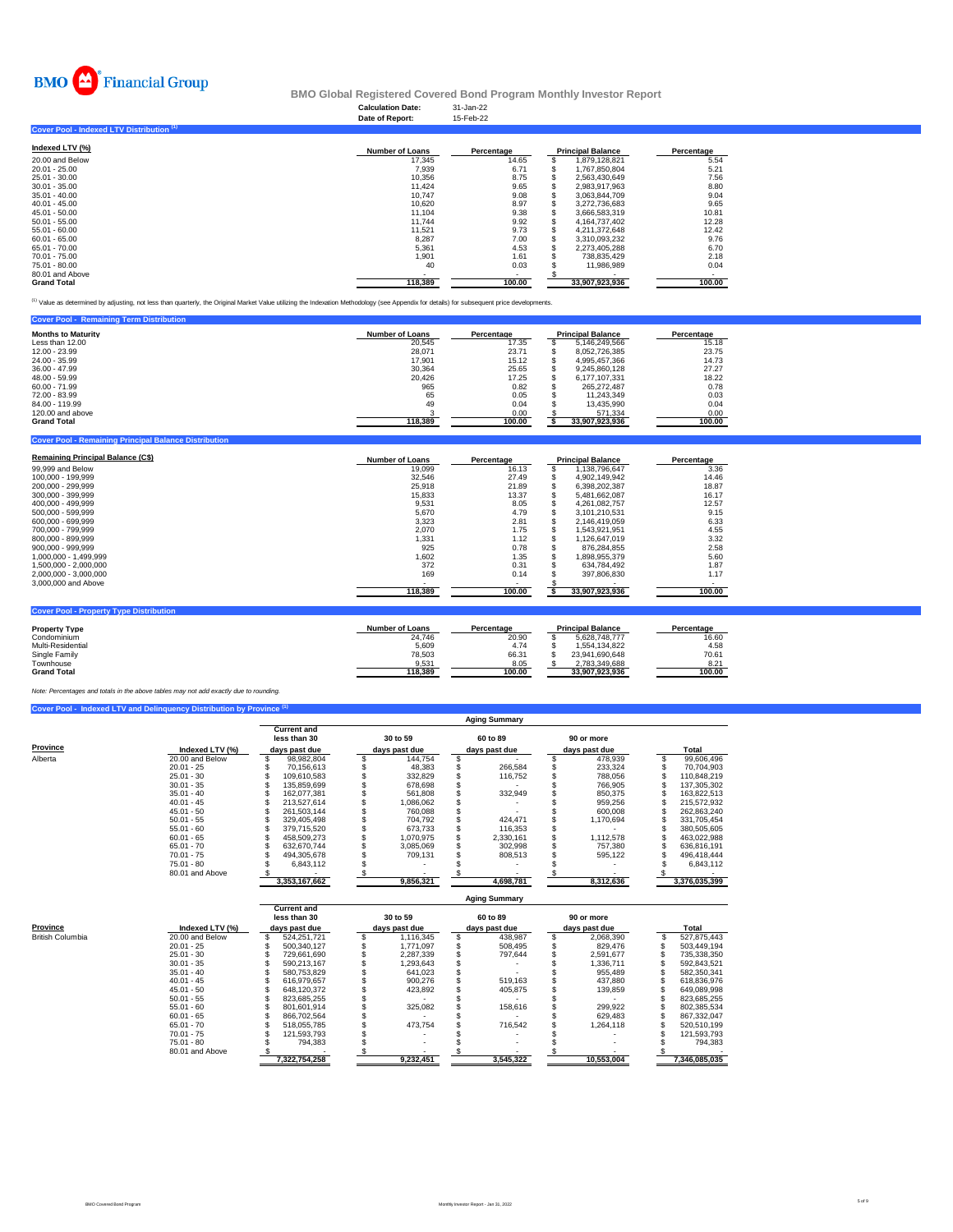

#### **Calculation Date:** 31-Jan-22 **Date of Report: Current and less than 30 30 to 59 60 to 89 90 or more Province Indexed LTV (%) days past due days past due days past due days past due Total** Manitoba 20.00 and Below \$ 9,254,546 \$ - \$ - \$ - \$ 9,254,546 20.01 - 25 \$ 6,476,835 \$ - \$ - \$ 5 6,476,835 25.01 - 30 \$ 11,401,575 \$ - \$ - \$ 55,517 \$ 11,457,092 30.01 - 35 \$ 15,035,973 \$ - \$ - \$ - \$ 15,035,973 35.01 - 40 \$ 17,924,544 \$ 137,690 \$ - \$ - \$ 18,062,235 40.01 - 45 \$ 23,284,746 \$ - \$ 153,126 \$ - \$ 23,437,872 45.01 - 50 \$ 32,432,127 \$ - \$ 50,544 \$ - \$ 32,482,671 50.01 - 55 \$ 40,809,846 \$ 607,291 \$ 146,435 \$ - \$ 41,563,573 55.01 - 60 \$ 54,824,315 \$ 159,226 \$ 226,242 \$ 482,977 \$ 55,692,760 60.01 - 65 \$ 51,282,032 \$ - \$ - \$ 430,572 \$ 51,712,604 65.01 - 70 \$ 35,497,988 \$ - \$ - \$ - \$ 35,497,988 70.01 - 75 \$ 7,945,307 \$ - \$ - \$ - \$ 7,945,307 75.01 - 80 \$ - \$ - \$ - \$ - \$ - 80.01 and Above \$ - \$ - \$ - \$ - \$ - \$  **306,169,834 904,208 576,347 969,066 308,619,455 Current and less than 30 30 to 59 60 to 89 90 or more** — <u>Indexed LTV (%) days past due days past due days past due days past due days past due of the Total<br>20.00 and Below 5 8.887,548,925 5 13.043 5 .<br>20.01 - 25 8.863,205 \$ 8.828,924 \$ .</u> 25.01 - 30 \$ 13,794,669 \$ 93,262 \$ 34,915 \$ 181,409 \$ 14,104,254 30.01 - 35 \$ 19,546,089 \$ - \$ 91,074 \$ - \$ 19,637,163 35.01 - 40 \$ 19,278,651 \$ - \$ - \$ 5 19,278,651 40.01 - 45 \$ 17,756,005 \$ 120,359 \$ - \$ 35,361 \$ 17,911,725 45.01 - 50 \$ 21,953,177 \$ - \$ - \$ 56,090 \$ 22,009,267 50.01 - 55 \$ 33,993,980 \$ - \$ - \$ 202,066 \$ 34,196,046 55.01 - 60 \$ 41,963,592 \$ 169,811 \$ - \$ 73,151 \$ 42,206,555 60.01 - 65 \$ 34,696,322 \$ 104,420 \$ - \$ - \$ 34,800,742 65.01 - 70 \$ 18,532,836 \$ - \$ - \$ - \$ 18,532,836 70.01 - 75 \$ 1,945,213 \$ - \$ - \$ - \$ 1,945,213 80.01 - 66  $\overline{)}\begin{matrix}\n3.01 & 0.05 & 0.01 & 0.05 & 0.01 & 0.05 & 0.01 & 0.01 & 0.01 & 0.01 & 0.01 & 0.01 & 0.01 & 0.01 & 0.01 & 0.01 & 0.01 & 0.01 & 0.01 & 0.01 & 0.01 & 0.01 & 0.01 & 0.01 & 0.01 & 0.01 & 0.01 & 0.01 & 0.01 & 0.01 & 0.01 & 0.01 & 0.01 &$ **Aging Summary Aging Summary**

75.01 - 80 \$ 377,249 \$ - \$ - \$ - \$ 377,249

40.01 - 45 \$ 238,839 \$ - \$ - \$ - \$ 238,839

**BMO Global Registered Covered Bond Program Monthly Investor Report**

|                                   |                 | <b>Aging Summary</b>                                |                    |  |               |  |                      |  |               |   |             |  |
|-----------------------------------|-----------------|-----------------------------------------------------|--------------------|--|---------------|--|----------------------|--|---------------|---|-------------|--|
|                                   |                 | <b>Current and</b><br>less than 30<br>days past due |                    |  | 30 to 59      |  | 60 to 89             |  | 90 or more    |   |             |  |
| Province                          | Indexed LTV (%) |                                                     |                    |  | days past due |  | days past due        |  | days past due |   | Total       |  |
| Newfoundland                      | 20.00 and Below |                                                     | 17,859,746         |  | 3,957         |  |                      |  | 58,458        | s | 17,922,160  |  |
|                                   | $20.01 - 25$    |                                                     | 13.577.181         |  | 200,420       |  |                      |  | 204,261       |   | 13,981,862  |  |
|                                   | $25.01 - 30$    |                                                     | 30.758.229         |  |               |  | 93,210               |  |               |   | 30.851.439  |  |
|                                   | $30.01 - 35$    |                                                     | 61,253,766         |  | 883,737       |  | 48.958               |  | 450.107       |   | 62,636,568  |  |
|                                   | $35.01 - 40$    |                                                     | 57.565.218         |  | 231.171       |  | 233.615              |  | 1.570.705     |   | 59.600.709  |  |
|                                   | $40.01 - 45$    |                                                     | 47.367.121         |  | 183.920       |  | 234,662              |  | 237.020       |   | 48,022,723  |  |
|                                   | $45.01 - 50$    |                                                     | 50.205.131         |  | 216,682       |  |                      |  | 320.311       | s | 50.742.124  |  |
|                                   | $50.01 - 55$    |                                                     | 62.396.321         |  |               |  |                      |  | 527.899       |   | 62.924.220  |  |
|                                   | $55.01 - 60$    |                                                     | 81.370.694         |  | 200.974       |  | 150.712              |  | 120,650       |   | 81.843.030  |  |
|                                   | $60.01 - 65$    |                                                     | 49.286.744         |  | 103,715       |  |                      |  |               |   | 49,390,459  |  |
|                                   | $65.01 - 70$    |                                                     | 20.069.326         |  |               |  |                      |  |               |   | 20,069,326  |  |
|                                   | $70.01 - 75$    |                                                     | 1,933,431          |  |               |  |                      |  | 562,074       |   | 2,495,505   |  |
|                                   | $75.01 - 80$    |                                                     | 217,661            |  |               |  |                      |  |               |   | 217,661     |  |
|                                   | 80.01 and Above |                                                     |                    |  |               |  |                      |  |               |   |             |  |
|                                   |                 |                                                     | 493,860,568        |  | 2,024,577     |  | 761,157              |  | 4,051,484     |   | 500,697,786 |  |
|                                   |                 |                                                     |                    |  |               |  | <b>Aging Summary</b> |  |               |   |             |  |
|                                   |                 |                                                     | <b>Current and</b> |  |               |  |                      |  |               |   |             |  |
|                                   |                 |                                                     | less than 30       |  | 30 to 59      |  | 60 to 89             |  | 90 or more    |   |             |  |
| Province                          | Indexed LTV (%) |                                                     | days past due      |  | days past due |  | days past due        |  | days past due |   | Total       |  |
| Northwest Territories and Nunavut | 20.00 and Below |                                                     | ,250,218           |  |               |  |                      |  |               |   | 1,250,218   |  |
|                                   | $20.01 - 25$    |                                                     | 1,332,710          |  |               |  |                      |  |               |   | 1,332,710   |  |
|                                   | $25.01 - 30$    |                                                     | 2.583.844          |  |               |  |                      |  |               |   | 2,583,844   |  |
|                                   | $30.01 - 35$    |                                                     | 1,502,372          |  |               |  |                      |  |               |   | 1,502,372   |  |
|                                   | $35.01 - 40$    |                                                     | 2.054.501          |  |               |  |                      |  |               |   | 2,054,501   |  |

 **239,515,631 500,895 125,989 607,937 240,750,453**

|             | $45.01 - 50$    | 1,308,925          |               |                      |               | 1,308,925  |
|-------------|-----------------|--------------------|---------------|----------------------|---------------|------------|
|             | $50.01 - 55$    | 2,575,467          |               |                      |               | 2,575,467  |
|             | $55.01 - 60$    | 2,785,713          |               |                      |               | 2,785,713  |
|             | $60.01 - 65$    | 381,298            |               |                      |               | 381,298    |
|             | $65.01 - 70$    | 1,661,011          |               |                      |               | 1,661,011  |
|             | $70.01 - 75$    |                    |               |                      |               |            |
|             | $75.01 - 80$    |                    |               |                      |               |            |
|             | 80.01 and Above |                    |               |                      |               |            |
|             |                 | 17,674,898         |               |                      |               | 17,674,898 |
|             |                 |                    |               | <b>Aging Summary</b> |               |            |
|             |                 | <b>Current and</b> |               |                      |               |            |
|             |                 | less than 30       | 30 to 59      | 60 to 89             | 90 or more    |            |
| Province    | Indexed LTV (%) | days past due      | days past due | days past due        | days past due | Total      |
| Nova Scotia | 20.00 and Below | 26,548,463         | 25,458        | 66,339               |               | 26,640,260 |
|             | $20.01 - 25$    | 23,096,818         |               |                      |               | 23,096,818 |
|             | $25.01 - 30$    | 38,595,990         |               |                      | 58,277        | 38,654,266 |
|             | $30.01 - 35$    | 67,983,591         | 215,876       |                      | 209,661       | 68,409,127 |
|             | $35.01 - 40$    | 73,118,779         |               | 935,782              |               | 74,054,560 |
|             | $40.01 - 45$    | 76.808.605         | 195,108       |                      |               | 77,003,713 |
|             | $45.01 - 50$    | 74,939,883         | 162,201       |                      |               | 75,102,084 |
|             | $50.01 - 55$    | 69,983,615         |               |                      |               | 69,983,615 |
|             | $55.01 - 60$    | 77,525,451         |               |                      |               | 77,525,451 |
|             | $60.01 - 65$    | 44,448,279         |               |                      |               | 44,448,279 |
|             | $65.01 - 70$    | 16,609,393         |               |                      |               | 16,609,393 |
|             | $70.01 - 75$    | 2,333,765          |               |                      |               | 2,333,765  |
|             | $75.01 - 80$    | 3,398,844          |               |                      |               | 3,398,844  |
|             | 80.01 and Above |                    |               |                      |               |            |

 **595,391,475 598,643 1,002,121 267,937 597,260,176**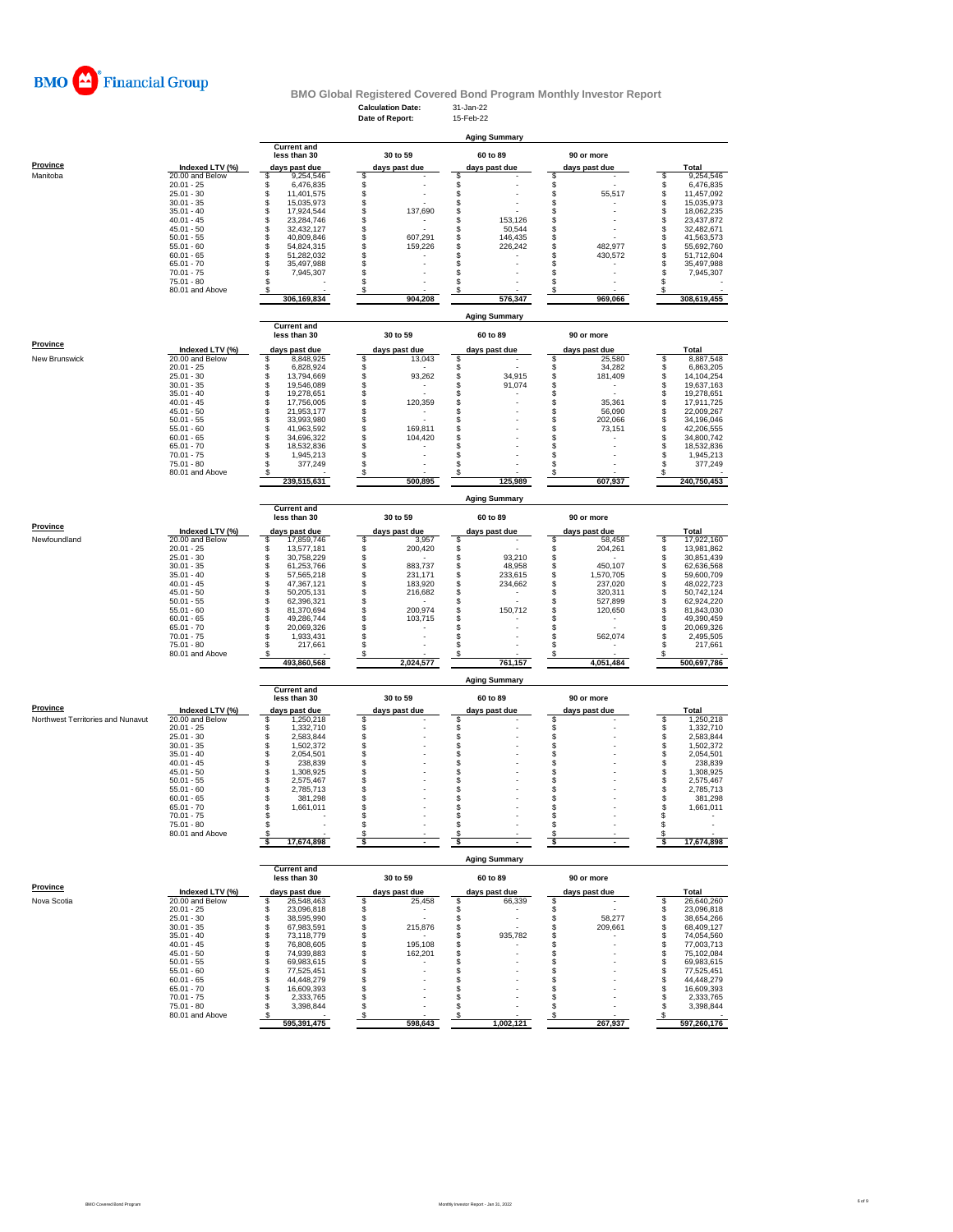

# **BMO Global Registered Covered Bond Program Monthly Investor Report**<br>Calculation Date: 31-Jan-22<br>Date of Report: 15-Feb-22

|                      |                                    |                                            | <b>Calculation Date:</b>           | 31-Jan-22                        |                                  |                                            |  |  |
|----------------------|------------------------------------|--------------------------------------------|------------------------------------|----------------------------------|----------------------------------|--------------------------------------------|--|--|
|                      |                                    |                                            | Date of Report:                    | 15-Feb-22                        |                                  |                                            |  |  |
|                      |                                    |                                            |                                    | <b>Aging Summary</b>             |                                  |                                            |  |  |
|                      |                                    | <b>Current and</b>                         |                                    |                                  |                                  |                                            |  |  |
|                      |                                    | less than 30                               | 30 to 59                           | 60 to 89                         | 90 or more                       |                                            |  |  |
| <b>Province</b>      | Indexed LTV (%)                    | days past due                              | days past due                      | days past due                    | days past due                    | Total                                      |  |  |
| Ontario              | 20.00 and Below<br>$20.01 - 25$    | 1,010,602,170<br>S<br>\$<br>1,006,794,522  | \$<br>844,592<br>\$<br>1,937,161   | \$<br>124,579<br>\$<br>994,995   | 599,959<br>\$<br>\$<br>327,257   | 1,012,171,301<br>\$<br>\$<br>1,010,053,935 |  |  |
|                      | $25.01 - 30$                       | 1,365,536,544<br>S                         | \$<br>1,516,628                    | \$<br>190,900                    | \$<br>356,316                    | \$<br>1,367,600,387                        |  |  |
|                      | $30.01 - 35$                       | 1,663,233,735<br>\$                        | \$<br>2,843,345                    | \$<br>1,220,277                  | \$<br>916,189                    | \$<br>1,668,213,545                        |  |  |
|                      | $35.01 - 40$                       | \$<br>1,679,076,704                        | \$<br>3,421,029                    | \$<br>706,672                    | \$<br>880,728                    | \$<br>1,684,085,133                        |  |  |
|                      | $40.01 - 45$                       | \$<br>1,770,981,636                        | 2,544,934                          | \$<br>395,049                    | \$<br>1,249,740                  | \$<br>1,775,171,359                        |  |  |
|                      | $45.01 - 50$<br>$50.01 - 55$       | \$<br>2,017,531,374<br>2,299,518,708<br>\$ | \$<br>3,831,892<br>\$<br>5,276,736 | \$<br>746,002<br>\$<br>1,222,183 | \$<br>102,472<br>\$<br>902,131   | \$<br>2,022,211,741<br>\$<br>2,306,919,758 |  |  |
|                      | $55.01 - 60$                       | \$<br>2,304,237,994                        | \$<br>5,282,241                    | \$<br>2,168,728                  | \$                               | \$<br>2,311,688,964                        |  |  |
|                      | $60.01 - 65$                       | \$<br>1,540,028,865                        | \$<br>2,584,505                    | \$<br>1,006,435                  | s<br>385,345                     | \$<br>1,544,005,151                        |  |  |
|                      | $65.01 - 70$                       | s<br>935,245,785                           | \$                                 | \$                               | S                                | s<br>935,245,785                           |  |  |
|                      | $70.01 - 75$                       | 96,600,880<br>\$                           | \$                                 | \$                               | s                                | s<br>96,600,880                            |  |  |
|                      | $75.01 - 80$                       | 355,739                                    | \$<br>S                            | \$                               | s                                | S<br>355,739                               |  |  |
|                      | 80.01 and Above                    | 17,689,744,656                             | 30,083,063                         | 8,775,821                        | 5,720,138                        | 17,734,323,678                             |  |  |
|                      |                                    |                                            |                                    |                                  |                                  |                                            |  |  |
|                      |                                    |                                            |                                    | <b>Aging Summary</b>             |                                  |                                            |  |  |
|                      |                                    | <b>Current and</b><br>less than 30         | 30 to 59                           | 60 to 89                         | 90 or more                       |                                            |  |  |
| <b>Province</b>      |                                    |                                            |                                    |                                  |                                  |                                            |  |  |
|                      | Indexed LTV (%)                    | days past due                              | days past due                      | days past due                    | days past due                    | Total                                      |  |  |
| Prince Edward Island | 20.00 and Below<br>$20.01 - 25$    | \$<br>3,364,288<br>3,313,027<br>\$         | \$<br>60,318                       | \$<br>\$                         | \$                               | \$<br>3,424,606<br>3,313,027<br>\$         |  |  |
|                      | $25.01 - 30$                       | \$<br>5,011,716                            | \$\$                               | \$                               | <b>998</b>                       | \$<br>5,011,716                            |  |  |
|                      | $30.01 - 35$                       | \$<br>6,535,371                            | 255,191                            | \$                               |                                  | $\ddot{\$}$<br>6,790,562                   |  |  |
|                      | $35.01 - 40$                       | \$<br>4,070,778                            | \$                                 | \$                               | \$                               | \$<br>4,070,778                            |  |  |
|                      | $40.01 - 45$                       | \$<br>8,619,483                            | \$                                 | \$                               | \$                               | \$<br>8,619,483                            |  |  |
|                      | $45.01 - 50$                       | \$<br>7,711,383                            | \$                                 | \$                               | s                                | \$<br>7,711,383                            |  |  |
|                      | $50.01 - 55$<br>$55.01 - 60$       | \$<br>12,683,777<br>\$<br>20,884,852       | \$<br>\$                           | \$<br>\$                         | \$<br>350,612<br>\$              | \$<br>12,683,777<br>\$<br>21,235,464       |  |  |
|                      | $60.01 - 65$                       | \$<br>13,705,368                           |                                    | \$                               | 759,273<br>\$                    | \$<br>14,464,641                           |  |  |
|                      | $65.01 - 70$                       | \$<br>5,719,448                            | \$                                 | \$                               | \$                               | \$<br>5,719,448                            |  |  |
|                      | 70.01 - 75                         | \$<br>630,866                              | \$                                 | \$                               | \$                               | \$<br>630,866                              |  |  |
|                      | $75.01 - 80$                       | \$                                         | \$                                 | \$                               | \$                               | \$                                         |  |  |
|                      | 80.01 and Above                    | s                                          | \$                                 | \$                               | \$                               | S                                          |  |  |
|                      |                                    | 92,250,356                                 | 315,508                            |                                  | 1,109,885                        | 93,675,750                                 |  |  |
|                      |                                    |                                            |                                    | <b>Aging Summary</b>             |                                  |                                            |  |  |
|                      |                                    | <b>Current and</b>                         |                                    |                                  |                                  |                                            |  |  |
|                      |                                    | less than 30                               | 30 to 59                           | 60 to 89                         | 90 or more                       |                                            |  |  |
| Province             | Indexed LTV (%)                    | days past due                              | days past due                      | days past due                    | days past due                    | Total                                      |  |  |
| Quebec               | 20.00 and Below                    | 148,252,667<br>\$                          | \$<br>282,434                      | \$<br>522,407                    | s<br>158,342                     | 149,215,850<br>s                           |  |  |
|                      | $20.01 - 25$                       | \$<br>112,329,291                          | \$                                 | \$                               | s<br>28,947                      | \$<br>112,358,238                          |  |  |
|                      | $25.01 - 30$                       | \$<br>203,234,805                          | \$<br>1,286,952                    | \$<br>519,206                    | \$<br>389,536                    | $\hat{\mathbb{S}}$<br>205,430,499          |  |  |
|                      | $30.01 - 35$<br>$35.01 - 40$       | \$<br>360,864,483<br>\$<br>407,490,136     | \$<br>307,292<br>\$<br>1,705,243   | \$<br>183,557<br>\$<br>1,245,944 | \$<br>334,140<br>\$<br>2,113,218 | \$<br>361,689,471<br>\$<br>412,554,541     |  |  |
|                      | $40.01 - 45$                       | \$<br>449,099,504                          | \$<br>869,886                      | \$<br>442,846                    | \$<br>875,180                    | \$<br>451,287,416                          |  |  |
|                      | $45.01 - 50$                       | \$<br>496,131,900                          | \$<br>876,450                      | \$<br>568,529                    | \$<br>655,457                    | \$<br>498,232,336                          |  |  |
|                      | $50.01 - 55$                       | \$<br>426,043,824                          | 1,027,197                          | \$<br>660,958                    | \$<br>178,808                    | \$<br>427,910,788                          |  |  |
|                      | $55.01 - 60$                       | \$<br>373,626,120                          | \$\$                               | \$<br>311,844                    | \$<br>1,085,170                  | \$<br>375,023,135                          |  |  |
|                      | $60.01 - 65$                       | \$<br>200,126,650                          | 1,073,077                          | \$<br>225,292                    | s<br>166,990                     | 201,592,008                                |  |  |
|                      | $65.01 - 70$                       | \$<br>68,596,560                           | \$<br>282,670                      | \$<br>226,484                    | \$                               | \$<br>69,105,714                           |  |  |
|                      | $70.01 - 75$<br>75.01 - 80         | \$<br>5,460,664<br>s                       | \$<br>\$                           | \$<br>\$                         | \$<br>\$                         | \$<br>5,460,664<br>S                       |  |  |
|                      | 80.01 and Above                    |                                            | \$                                 | \$                               |                                  |                                            |  |  |
|                      |                                    | 3,251,256,604                              | 7,711,200                          | 4,907,067                        | 5,985,789                        | 3,269,860,659                              |  |  |
|                      |                                    |                                            |                                    |                                  |                                  |                                            |  |  |
|                      |                                    | <b>Current and</b>                         |                                    | <b>Aging Summary</b>             |                                  |                                            |  |  |
|                      |                                    | less than 30                               | 30 to 59                           | 60 to 89                         | 90 or more                       |                                            |  |  |
| Province             |                                    |                                            |                                    |                                  |                                  |                                            |  |  |
| Saskatchewan         | Indexed LTV (%)<br>20.00 and Below | days past due<br>20,704,525<br>s           | days past due<br>\$                | days past due<br>S               | days past due<br>s               | Total<br>20,704,525<br>\$                  |  |  |
|                      | $20.01 - 25$                       | 14,736,127<br>\$                           |                                    |                                  | \$                               | 14,736,127<br>\$                           |  |  |
|                      | $25.01 - 30$                       | \$<br>39,557,042                           |                                    | \$                               | \$                               | \$<br>39,557,042                           |  |  |
|                      | $30.01 - 35$                       | \$<br>47,261,493                           | \$\$                               | \$                               | \$<br>129,020                    | \$<br>47,390,512                           |  |  |
|                      | $35.01 - 40$                       | \$<br>41,291,895                           | \$                                 | \$<br>179,488                    | \$                               | S<br>41,471,383                            |  |  |
|                      | $40.01 - 45$                       | \$<br>34,663,465                           | \$<br>236,487                      | \$                               | \$<br>125,094                    | S<br>35,025,047                            |  |  |
|                      | $45.01 - 50$                       | \$<br>43,015,072                           | \$<br>348.702                      | \$                               | \$                               | \$<br>43,363,775                           |  |  |
|                      | $50.01 - 55$<br>$55.01 - 60$       | \$<br>48,486,410<br>\$                     | \$<br>S<br>384,150                 | \$<br>\$                         | \$<br>188,189<br>\$              | s<br>48,674,599<br>s                       |  |  |
|                      | 60.01 - 65                         | 54,214,023<br>32.392,157                   |                                    |                                  | 49,474                           | 54,598,173<br>32 441 631                   |  |  |
|                      | $65.01 - 70$                       | \$<br>11,826,436                           | \$                                 | \$                               | \$<br>135,618                    | s<br>11,962,054                            |  |  |
|                      | $70.01 - 75$                       | \$<br>2,868,820                            | \$                                 | \$                               | \$                               | \$<br>2,868,820                            |  |  |
|                      | $75.01 - 80$                       | \$                                         | \$                                 | \$                               | \$<br>٠                          | \$                                         |  |  |
|                      | 80.01 and Above                    | s                                          | \$                                 | \$                               | s                                | -S                                         |  |  |
|                      |                                    | 391,017,465                                | 969,339                            | 179.488                          | 627,396                          | 392,793,688                                |  |  |
|                      |                                    |                                            |                                    | <b>Aging Summary</b>             |                                  |                                            |  |  |
|                      |                                    | <b>Current and</b>                         |                                    |                                  |                                  |                                            |  |  |
|                      |                                    | less than 30                               | 30 to 59                           | 60 to 89                         | 90 or more                       |                                            |  |  |
| Province             | Indexed LTV (%)                    | days past due                              | days past due                      | days past due                    | days past due                    | Total                                      |  |  |
| Yukon Territories    | 20.00 and Below                    | \$<br>2,175,868                            | \$                                 | \$                               | \$                               | \$<br>2,175,868                            |  |  |
|                      | $20.01 - 25$                       | \$<br>1,376,894                            | \$                                 | \$                               | \$<br>107,055                    | \$<br>1,483,949                            |  |  |
|                      | $25.01 - 30$                       | \$<br>1,993,543                            | \$                                 | \$                               | \$                               | \$<br>1,993,543                            |  |  |
|                      | $30.01 - 35$<br>$35.01 - 40$       | 2,463,846<br>\$                            | \$<br>\$                           | \$                               | \$                               | \$<br>2,463,846                            |  |  |
|                      | $40.01 - 45$                       | \$<br>2,439,365<br>\$<br>1,608,598         | \$                                 | \$<br>\$                         | \$<br>\$                         | \$<br>2,439,365<br>\$<br>1,608,598         |  |  |
|                      | $45.01 - 50$                       | \$<br>1,465,776                            | \$                                 | \$                               | \$                               | \$<br>1,465,776                            |  |  |
|                      | $50.01 - 55$                       | 1,914,849<br>\$                            | \$                                 | \$                               | s                                | 1.914.849<br>\$                            |  |  |
|                      | $55.01 - 60$                       | \$<br>5,882,265                            | \$                                 | \$                               | s                                | \$<br>5,882,265                            |  |  |
|                      | $60.01 - 65$                       | \$<br>6,501,384                            | \$                                 | \$                               | \$                               | \$<br>6,501,384                            |  |  |
|                      | $65.01 - 70$<br>$70.01 - 75$       | \$<br>1,675,344                            | \$                                 | \$                               | \$                               | \$<br>1,675,344                            |  |  |
|                      |                                    | \$<br>542,173<br>\$                        | \$<br>\$                           | \$<br>\$                         | \$<br>s                          | \$<br>542,173<br>\$                        |  |  |
|                      |                                    |                                            |                                    |                                  |                                  |                                            |  |  |
|                      | 75.01 - 80                         | s                                          |                                    | S                                |                                  | S                                          |  |  |
|                      | 80.01 and Above                    | 30,039,905<br>-\$                          | \$<br>-\$                          | \$                               | \$<br>107,055<br>-S              | 30,146,960<br>-S                           |  |  |
|                      |                                    | 33,782,843,310<br>\$                       | 62,196,206<br>s                    | 24,572,092<br>s                  | \$<br>38,312,328                 | 33,907,923,935.79                          |  |  |

Value as determined by adjusting, not less than quarterly, the Original Market Value utilizing the Indexation Methodology (see Appendix for details) for subsequent price developments.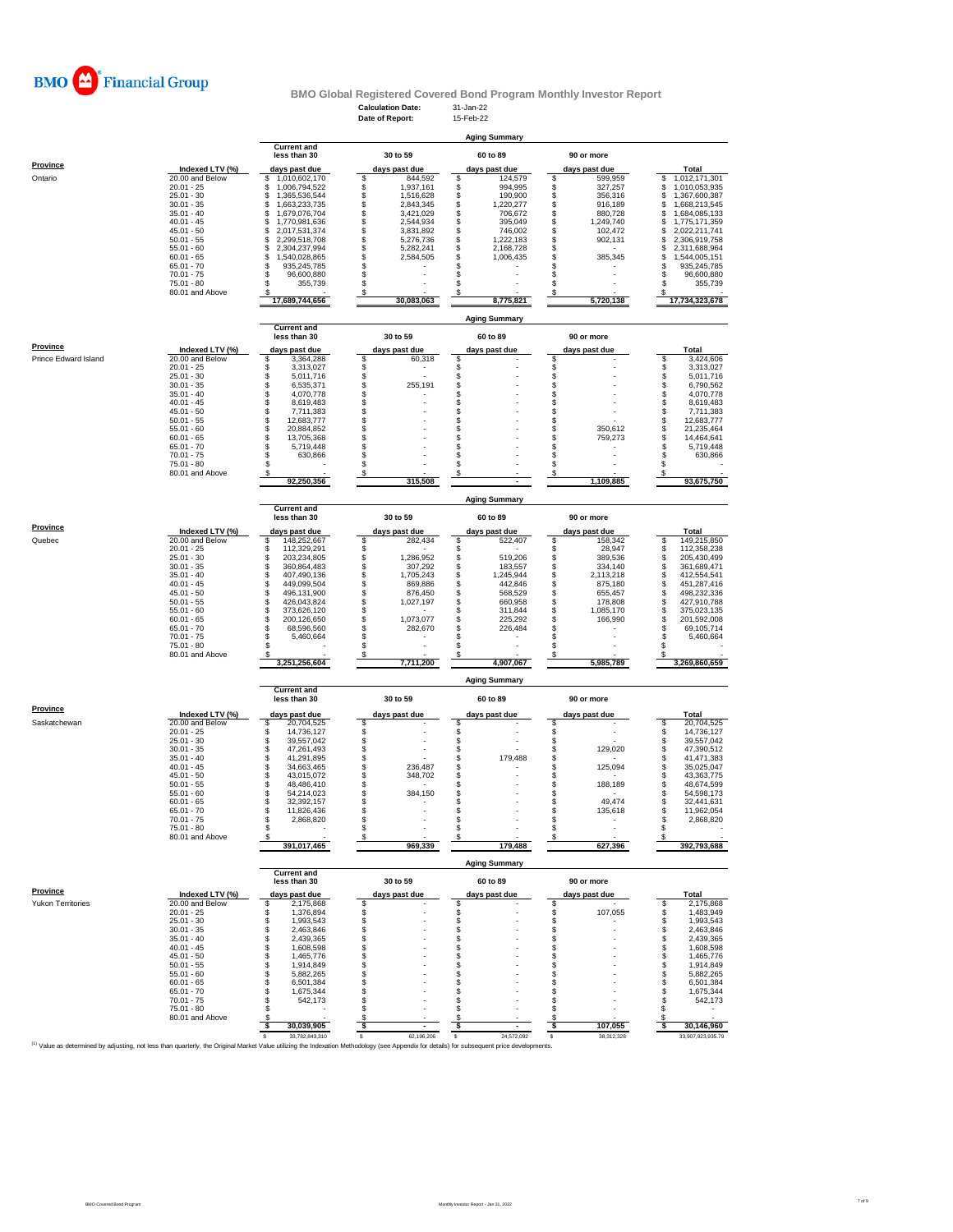

**Calculation Date:** 31-Jan-22 **Date of Report:** 15-Feb-22

**Cover Pool - Current LTV Distribution by Credit Score (1)** 

|                 | <b>Credit Scores</b> |                          |  |             |  |             |  |               |  |               |  |               |                |  |                |
|-----------------|----------------------|--------------------------|--|-------------|--|-------------|--|---------------|--|---------------|--|---------------|----------------|--|----------------|
| Indexed LTV (%) |                      | <b>Score Unavailable</b> |  | <600        |  | 600 - 650   |  | 651 - 700     |  | 701 - 750     |  | 751 - 800     | >800           |  | Total          |
| 20,00 and Below |                      | 22,169,369               |  | 8.746.290   |  | 22,326,399  |  | 70,943,063    |  | 168,389,824   |  | 233.564.862   | 1.352.989.014  |  | 1,879,128,821  |
| $20.01 - 25$    |                      | 10.570.611               |  | 15.734.666  |  | 24.934.695  |  | 82.849.249    |  | 175,813,616   |  | 272.906.220   | 1.185.041.747  |  | 1.767.850.804  |
| $25.01 - 30$    |                      | 17.702.437               |  | 23.399.315  |  | 51.680.200  |  | 127.401.869   |  | 264.275.136   |  | 403.157.291   | 1.675.814.402  |  | 2.563.430.649  |
| $30.01 - 35$    |                      | 7.591.686                |  | 29.964.160  |  | 62.652.747  |  | 162.672.450   |  | 327.953.702   |  | 477.313.978   | 1.915.769.238  |  | 2.983.917.963  |
| $35.01 - 40$    |                      | 6.293.997                |  | 27.492.700  |  | 71.487.443  |  | 163.732.332   |  | 327.353.358   |  | 517.144.263   | 1.950.340.616  |  | 3.063.844.709  |
| $40.01 - 45$    |                      | 14.696.585               |  | 32.883.447  |  | 56.278.247  |  | 186.168.219   |  | 374.650.381   |  | 577.558.026   | 2.030.501.778  |  | 3.272.736.683  |
| $45.01 - 50$    |                      | 18.220.790               |  | 29.277.197  |  | 62.496.975  |  | 206,772,038   |  | 444.282.419   |  | 663.967.160   | 2.241.566.740  |  | 3.666.583.319  |
| $50.01 - 55$    |                      | 31,315,591               |  | 37.422.450  |  | 73.048.952  |  | 253,085,261   |  | 469.493.336   |  | 763.852.963   | 2.536.518.850  |  | 4,164,737,402  |
| $55.01 - 60$    |                      | 37,102,769               |  | 30.579.060  |  | 97.711.051  |  | 280.503.922   |  | 564.970.733   |  | 785.981.361   | 2.414.523.751  |  | 4.211.372.648  |
| $60.01 - 65$    |                      | 40.181.958               |  | 15.186.950  |  | 52.593.354  |  | 209.254.079   |  | 441.815.129   |  | 665.624.408   | 1.885.437.354  |  | 3.310.093.232  |
| $65.01 - 70$    |                      | 20.396.341               |  | 11.710.817  |  | 44.801.154  |  | 158,780,029   |  | 297.393.798   |  | 455.422.197   | 1.284.900.952  |  | 2.273.405.288  |
| $70.01 - 75$    |                      | 7.552.089                |  | 8.907.850   |  | 13.140.904  |  | 49,990,366    |  | 101.182.003   |  | 155.815.273   | 402.246.945    |  | 738.835.429    |
| $75.01 - 80$    |                      | 3.071.498                |  | 323.749     |  |             |  | 518,608       |  | 2.144.971     |  | 1.107.996     | 4.820.167      |  | 11,986,989     |
| 80.01 and Above |                      |                          |  |             |  |             |  |               |  |               |  |               |                |  |                |
|                 |                      | 236.865.720              |  | 271,628,651 |  | 633.152.122 |  | 1.952.671.485 |  | 3.959.718.407 |  | 5.973.415.997 | 20.880.471.554 |  | 33,907,923,936 |

<sup>(1)</sup> Value as determined by adjusting, not less than quarterly, the Original Market Value utilizing the Indexation Methodology (see Appendix for details) for subsequent price developments.